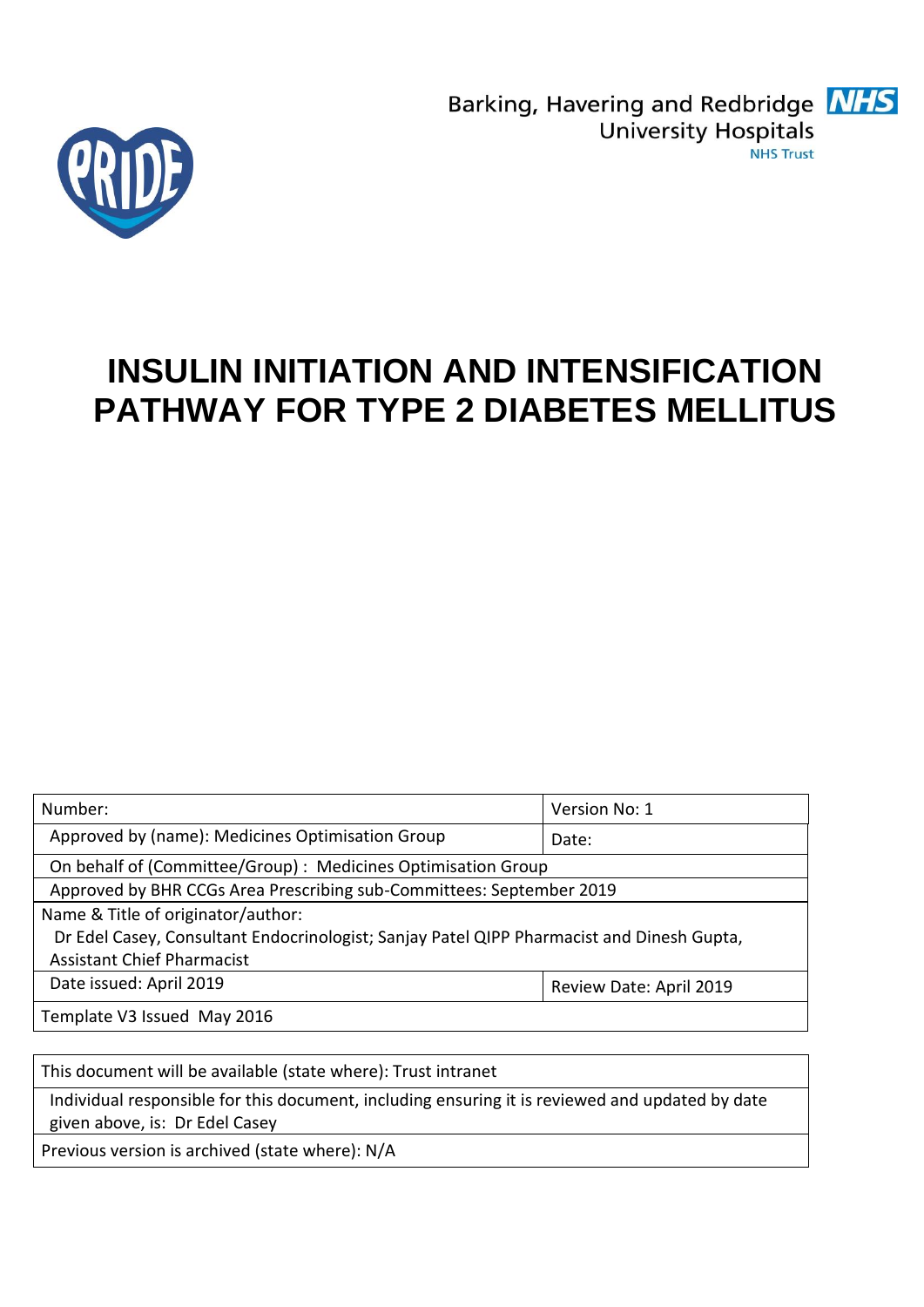# **Insulin Initiation and intensification pathway**

### **When to start Insulin:**

When other measures no longer achieve adequate blood glucose control to HbA1c <59mmol/mol (7.5 %) or other higher level agreed with the individual, discuss the benefits and risks of insulin therapy. Start insulin therapy if the patient agrees.<sup>1</sup>

Strong indications for insulin therapy include: <sup>2</sup>

- symptoms of hyperglycaemia such as polyuria, thirst, recurrent fungal infections (especially genital thrush) or bacterial infections (especially urine infections)
- pregnancy or planning pregnancy
- oral hypoglycaemic treatments not tolerated/contra-indicated
- weight loss without dieting in someone of low or normal weight

Possible indications for insulin therapy include:

- unsatisfactory glycaemic control even with the maximum tolerated dose of oral hypoglycaemic agents (OHAs) (HbA1c higher than 59mmol/mol, self blood glucose monitoring results higher than 7mmols before meals or 9mmols two hours after meals)
- personal preference
- painful neuropathy
- foot ulceration and infection

When starting insulin therapy, use a structured programme employing active insulin dose titration that encompasses: <sup>1</sup>

- **structured education**
- continuing telephone support
- frequent self-monitoring
- dose titration to target
- dietary understanding
- management of hypoglycaemia
- management of acute changes in plasma glucose control
- support from an appropriately trained and experienced healthcare professional.
- Ensure appropriate local arrangements are in place for the disposal of sharps.
- Offer education to a person who requires insulin about using an injection device (usually a pen injector and cartridge or a disposable pen) that they and/or their carer find easy to use. If a person has a manual or visual disability and requires insulin, offer an appropriate device or adaptation that can be used successfully
- Issue insulin passport (where available)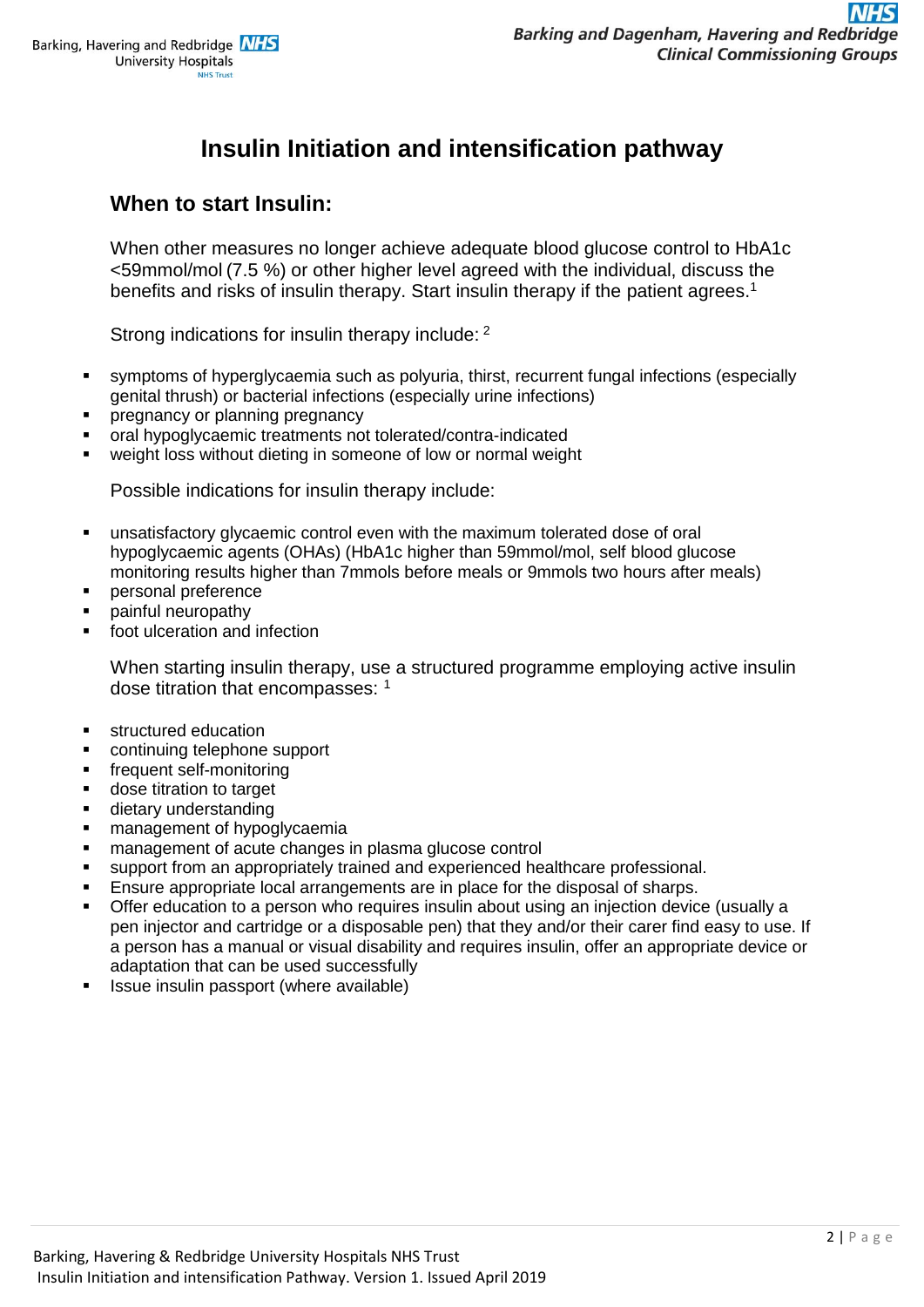Barking, Havering and Redbridge **NHS University Hospitals** 

# **Insulin Therapy for Type 2 Diabetes Mellitus**



### **Important considerations at all stages of insulin therapy:**

- Reassess psychological issues and any lifestyle changes (diet & exercise). Reassess medication if BMI is  $\geq$  35 (patient is likely to be insulin resistant). Refer to Diabetes Team
- Give/obtain appropriate support, discuss and agree treatment change to insulin
- **Prescribe insulin by brand name only**
- **Include dose information on all insulin prescriptions**
- Adjust dose daily using self-monitoring blood glucose titration chart to achieve target fasting blood glucose (4.0-7.0mmol/ L) weekly or twice weekly. Postprandial (1-2 hours after meals) aim up to 8.0-9.0mmol/L<sup>5</sup>
- Continue treatment with Metformin **(please ensure creatinine < 150umol/l and eGFR > 30 ml/minute/1.73m2) 5**
- Glitazones (if wish to continue, please discuss risks with patient and Diabetes Team) *Note:* Risk of heart failure, weight gain, fluid retention, anaemia, risk of bladder cancer (check urine for blood at least twice yearly, if positive, stop Glitazones, rule out infection and consider referral to urologist.)
- Review or substitute other medications (GLP1, Gliptins, SGLT2) and/or interventions as appropriate i.e. Refer to obesity clinic. Be aware of the risk of euglycaemic DKA if starting an SGLT-2i.
- Barking, Haven the asset approximated in typegty section Review the use of sulphonylurea if hypoglycaemia occurs: preferably discontinue use or reduce dose.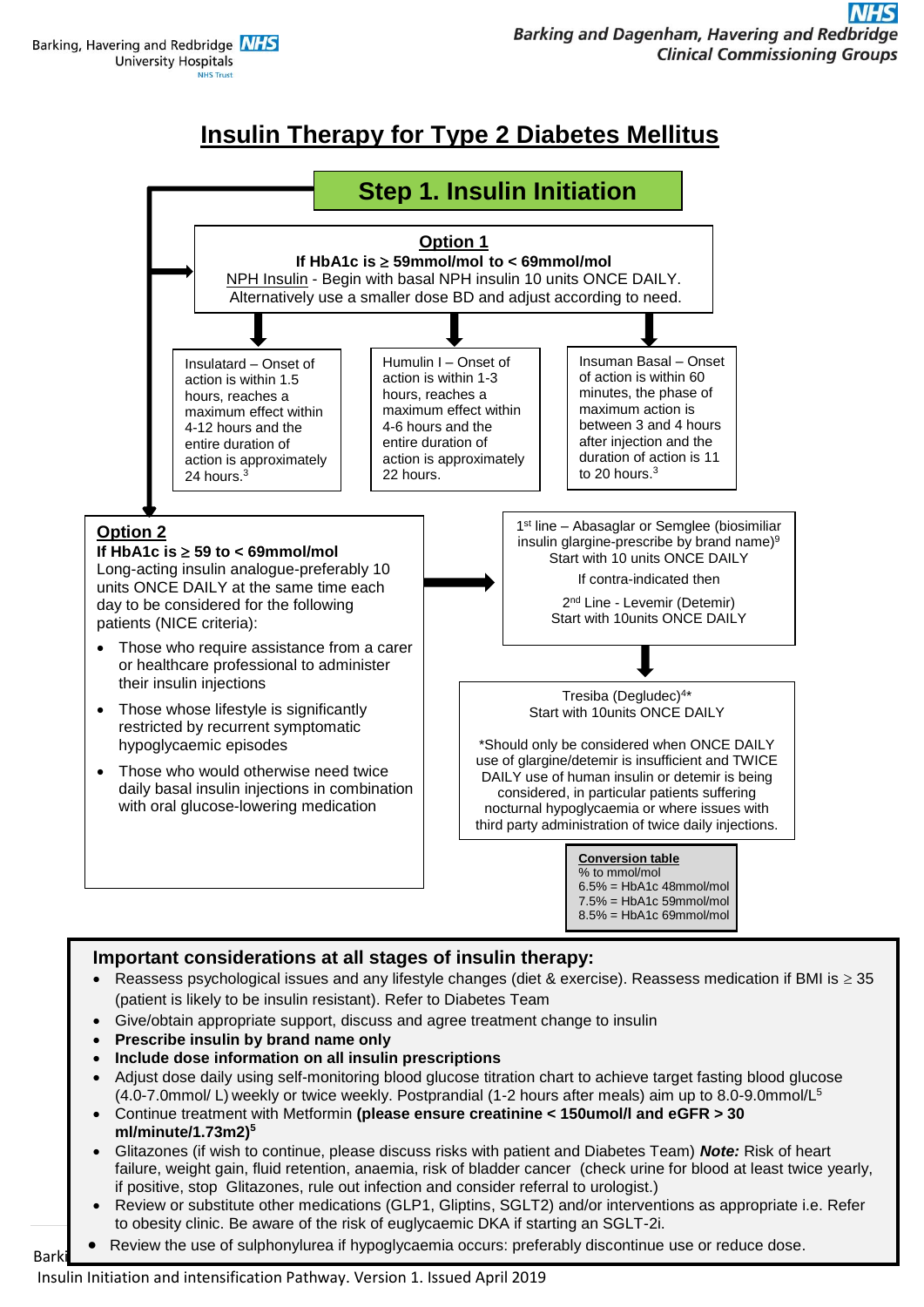Barking, Havering and Redbridge NHS **University Hospitals** 



#### **Intensifying Insulin**

Intensification of insulin therapy can cause weight gain which may be avoidable.

#### **Note:**

- 1. Insulin doses are for guidance only and should be adjusted as per patient's requirements.
- 2. If patients insulin requirement is >1 unit / kg please refer to secondary care possible insulin resistance and worsening metabolic syndrome
- 3. NICE recommends beginning with human NPH insulin.
- 4. Patients on animal (pork, bovine) insulin if well controlled may continue.
- 5. Please be aware that some human insulins may not be available in pen or cartridge form.
- 6. If any concerns please refer to GPwSI / DSN or secondary care

#### **Important considerations at all stages of insulin therapy:**

- Reassess psychological issues and any lifestyle changes (diet & exercise). Reassess medication if BMI is  $\geq$ 35 (patient is likely to be insulin resistant). Refer to Diabetes Team
- Give/obtain appropriate support, discuss and agree treatment change to insulin
- **Prescribe insulin by brand name only**
- **Include dose information on all insulin prescriptions**
- Adjust dose daily using self-monitoring blood glucose titration chart to achieve target fasting blood glucose (4.0-7.0mmol/ L) weekly or twice weekly. Postprandial (1-2 hours after meals) aim up to 8.0-9.0mmol/L<sup>5</sup>
- Continue treatment with Metformin **(please ensure creatinine < 150umol/l and eGFR > 30 ml/minute/1.73m2) 5**
- Glitazones (if wish to continue, please discuss risks with patient and Diabetes Team) *Note:* Risk of heart failure, weight gain, fluid retention, anaemia, risk of bladder cancer (check urine for blood at least twice yearly, if positive, stop Glitazones, rule out infection and assess referral to urologist.)
- Review or substitute other medications (GLP1, Gliptins, SGLT2) and/or interventions as appropriate i.e. Refer to obesity clinic. Be aware of the risk of euglycaemic DKA if starting an SGLT-2i.
- Review the use of sulphonylurea if hypoglycaemia occurs: preferably discontinue use or reduce dose.

 $R_{\rm eff}$ urea if hypoclycaemia occurs: preferably discontinue use or reduce dose or  $r$